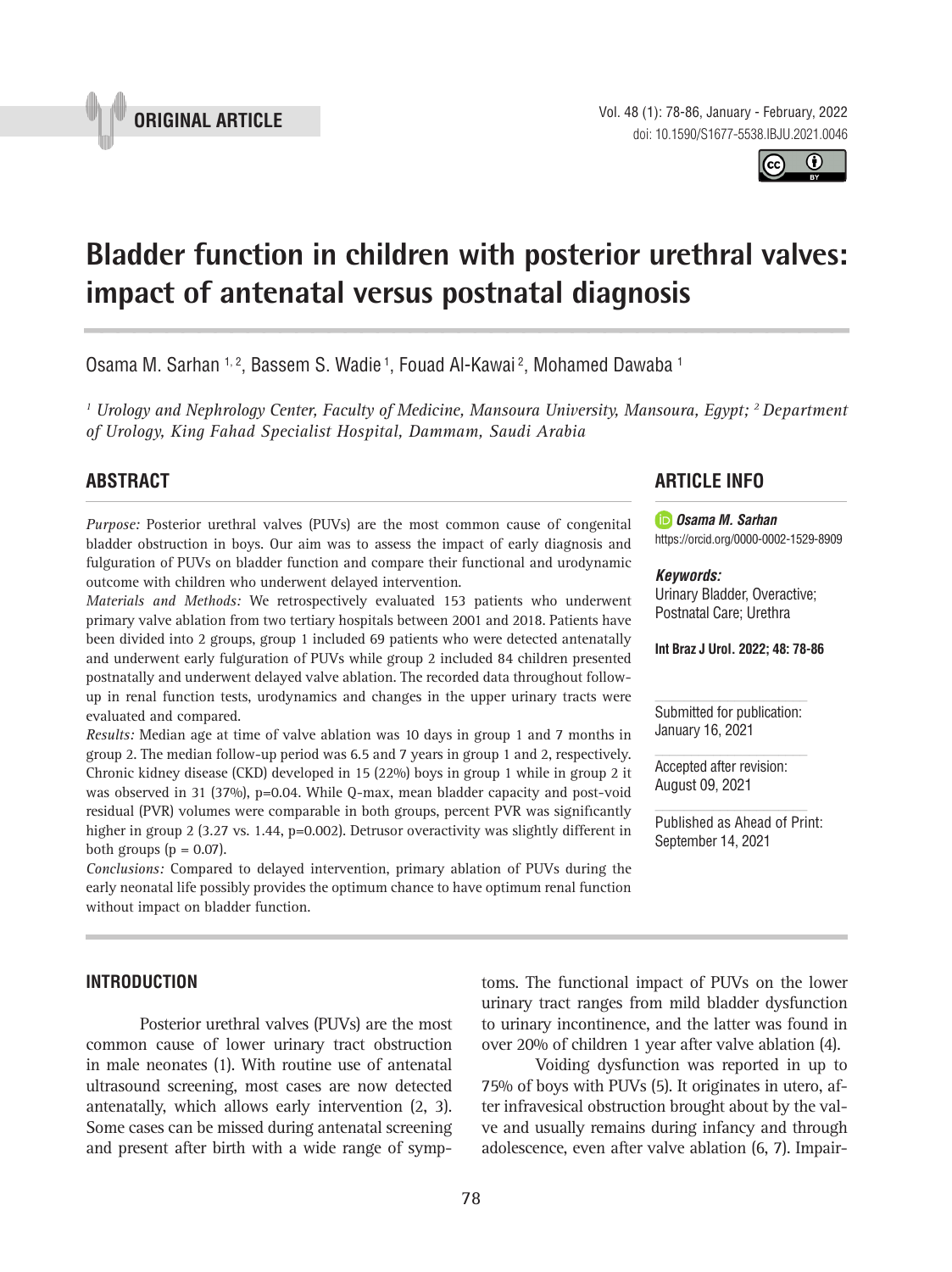ment of kidney function is sometimes progressive, and despite successful valve ablation, approximately one third of PUVs patients develop chronic kidney disease (CKD) (1, 3, 5).

Primary valve ablation is the gold standard for early postnatal management of PUVs (8). Different studies have been published to assess the functional and histologic changes taking place in the valve bladder (6, 7, 9). The value of urodynamic evaluation in PUVs management has been previously emphasized. Glassberg suggested that valve ablation alone without urodynamic follow- -up is not appropriate (9). Instead, others preferred non-invasive methods for follow-up like bladder diary, uroflowmetry and post-void residual volume measurements (10).

In childhood, the bladder function is often compromised in patients with PUVs. In infancy abnormal bladder function is characterized by low compliance or overactivity, but later the bladder becomes oversized with poor emptying (7, 11, 12). Polyuria, which is often associated with renal failure and secondary changes in the bladder neck impacts bladder function (13). Toilet training is often delayed in children with PUVs. Patients with PUVs achieve daytime and nighttime urinary continence significantly later than their healthy peers (14). Neonatal valve ablation was reported to protect the bladder and allow normal cycling, which helps in bladder healing and gives a chance for the bladder to revert to a normal voiding pattern and avoid voiding dysfunction (15).

In this study, we tried to show whether antenatal diagnosis and early valve ablation better serve bladder function in boys with PUVs. We studied two groups of children from two different centers; one group had antenatal diagnosis and early fulguration, while in the other diagnosis was made after the disease becomes symptomatic during infancy and childhood with a delayed valve ablation.

It was hypothesized that antenatal diagnosis and early valve ablation improves renal function and upper tract changes in PUVs patients. We decided to evaluate the effect of antenatal diagnosis and early PUVs ablation on the future bladder function and lower urinary tract changes in those patients and to compare their functional and urodynamic outcome with children who underwent delayed intervention.

# **PATIENTS AND METHODS**

After obtaining the institutional review board approval from the two tertiary hospitals (R.18.05.42 and 0127), records of all patients who underwent PUVs ablation between 2001 and 2018 were reviewed. We included only patients who underwent primary valve ablation for PUVs while patients who underwent urinary diversion (ureterostomy or vesicostomy) and patients with incomplete files were excluded from the study.

Patients were allocated according to the mode of diagnosis into two groups: group 1 comprised 69 children in whom antenatal diagnosis was the rule, while group 2 included 84 children presenting postnatally complaining from symptoms suggestive of valve disease e.g., urinary retention, recurrent UTI, difficulty on micturition, etc. Diagnosis of PUVs was confirmed in all patients by a voiding cystourethrogram (VCUG) which showed ballooning of the posterior urethra as the mainstay of diagnosis of PUVs. At diagnosis, VUR was detected in 37/69 patients (53%) in group 1 and in 41/84 patients (49%) in group 2, respectively.

All children had primary valve ablation using a cold knife urethrotome with a median age at valve ablation of 10 days (IQR, 6-18) and 7 months (IQR, 3-19) for group 1 and 2, respectively. After valve ablation was done, a regular follow- -up with clinical examination, serum creatinine, urinalysis, and renal US and VCUG were performed at intervals. Renal function was assessed by determination of serum creatinine levels and the estimation of the glomerular filtration rate (eGFR) by the Schwartz formula, height in cm x K/serum creatinine, where K=0.45 for infants, K=0.55 for patients aged 1 to 13 years and  $K=0.7$  for those aged 13 to 21 years (16). The stage of CKD was determined according to recommendations from the National Kidney Foundation (17). Chronic kidney disease (CKD) was defined as an eGFR <60mL/ min/1.73m2 and end-stage renal disease (ESRD) was defined as an eGFR  $\langle 15mL/min/1.73m^2 \text{ or the} \rangle$ need for renal replacement therapy.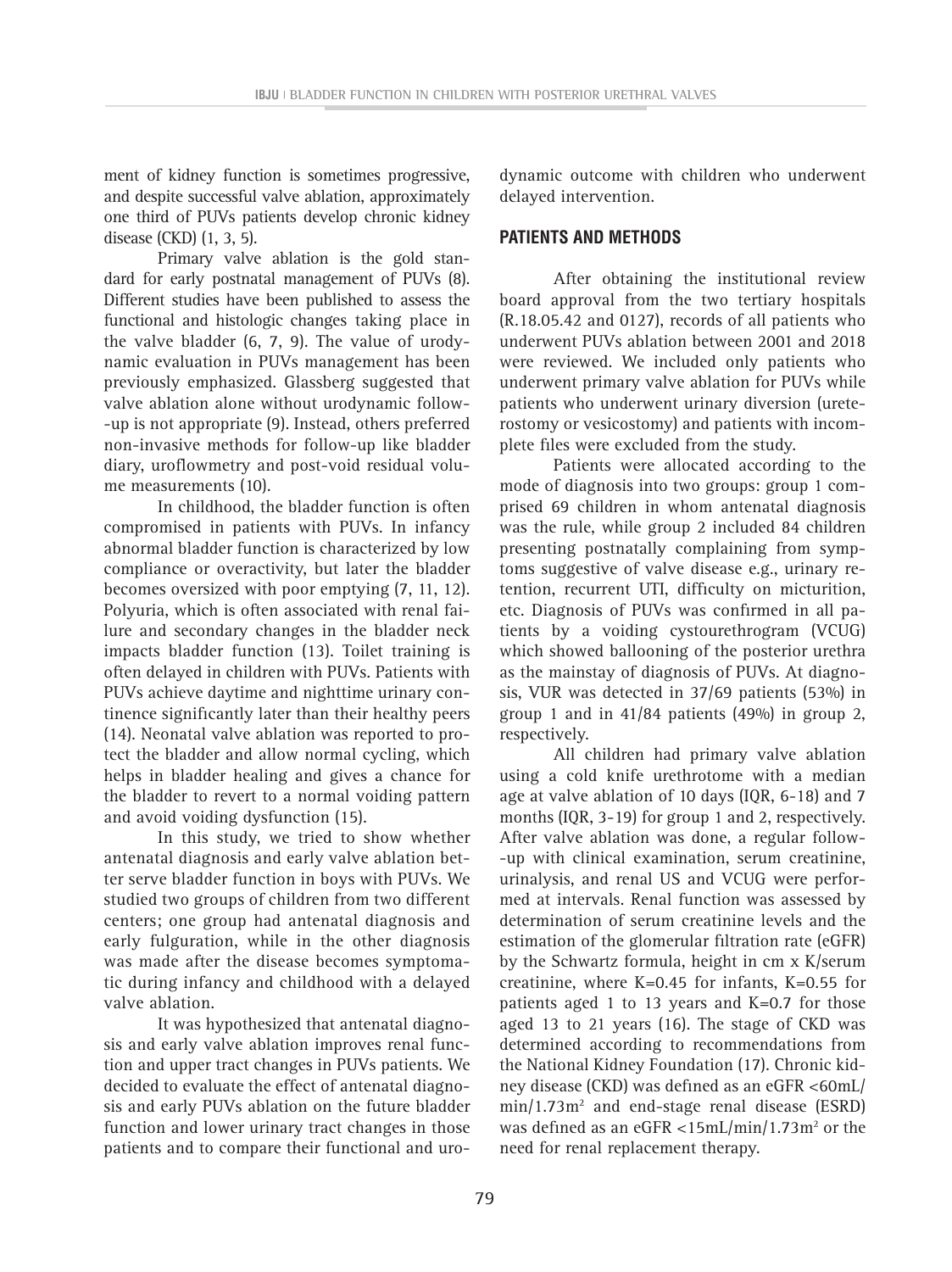Bladder functions were studied in both groups by clinical history and voiding diaries uroflowmetry, and filling cystometry. The attainment of urinary continence was recorded. Urinary continence was defined as being totally dry during both day and night with no need for diapers. Periodic follow-up was performed to assess voiding dysfunction, including self-voiding and urinary incontinence.

Urodynamic evaluation was necessary for patients who had persistent or progressive upper tract dilatation after successful valve ablation with lower urinary tract symptoms. Children having persistent symptoms like hesitancy, straining or weak stream, intermittency, dysuria, diurnal dribbling, evidence of incomplete voiding on bladder scan with significant post voiding residual urine (PVR) or urinary incontinence were scheduled for urodynamics. Urodynamic study was carried out in a standard protocol. A 6 or 8 French catheter was used for measuring bladder pressure and infusion of distilled water at room temperature. A rectal catheter was used for abdominal pressure recording. Postvoiding residual urine (PVR) was measured once the catheter is inserted within 5 minutes of the child's last void. The rate of infusion was adjusted at  $10<sup>th</sup>$  the expected capacity for the age. Voiding was allowed in the urodynamic sitting. For those who could not void with a catheter in place, free uroflowmetry was allowed, using a weight transducer flowmeter.

Bladder dysfunction was categorized as unstable, low compliance, or myogenic failure. Detrusor overactivity occurred when there were uninhibited detrusor contractions of >15cm H2O. Low compliance occurred when the detrusor pressure progressively increased during bladder filling and the difference between the initial and final pressures was >15cm H2O. Bladder compliance was graded as severely impaired if less than 10mL/cm water, moderately impaired if 10-20mL/ cm water, mildly impaired if 21-30mL/cm water, and normal if above 30mL/cm water (18).

Expected bladder capacity for age was determined using the formula: capacity in mL=(age in years+2)  $\times$  30 for children 2 to 11 years old (19). In children older than 11 years' normal capacity for adults was used. Decreased bladder capacity was assessed as a reduction of >65% of bladder volume identified based on a voiding diary or estimated bladder capacity in uroflowmetry analyses. Ratio of the actual capacity/expected capacity for age and the ratio of PVR to 15% capacity were calculated for both groups. Myogenic failure was considered when the bladder capacity was larger than that expected for age and was associated with a maximum detrusor pressure during voiding of <20cmH2O and PVR >15% of bladder capacity.

Data were collected, tabulated, and processed using SPSS, version 20 (SPSS Inc., Chicago, IL, USA). For quantitative data, the median and inter-quartile range (IQR) or mean and standard deviation (SD) were calculated when appropriate. The recorded data throughout follow-up in renal function tests, urodynamics changes were evaluated and compared. For categorical variables, Chi square test was executed for inter-groups comparison while, for independent variables; Levene's test and Mann-Whitney U test were used for inter-groups comparison. A p value <0.05 was significant.

### **RESULTS**

Group 1 included 69 boys who have been diagnosed antenatally with a median gestational age at diagnosis of 31 weeks (IQR, 27-34). Group 2 comprised 84 boys who presented postnatally with a median age at diagnosis of 6 months (IQR, 2-18). The commonest presentation in group 2 was urinary retention in 47, urinary tract infection in 16, difficulty and dysuria in 13 and enuresis in 8 patients.

The follow-up period ranged from 2 to 15 years with a median follow-up of 6.5 years (IQR, 3-9) and it was comparable between both groups. Initial mean serum creatinine was 1.06 vs. 1.15mg/dL, and the final mean serum creatinine was 0.92 vs. 1.45mg/dL in groups 1 and 2, respectively. The difference between means was not statistically significant initially, but the final mean serum creatinine differs significantly between the two groups. At the last follow-up, 46 patients developed CKD (30%); 15 in group 1 versus 31 in group 2, respectively, and the difference was statistically significant (p=0.04). The incidence of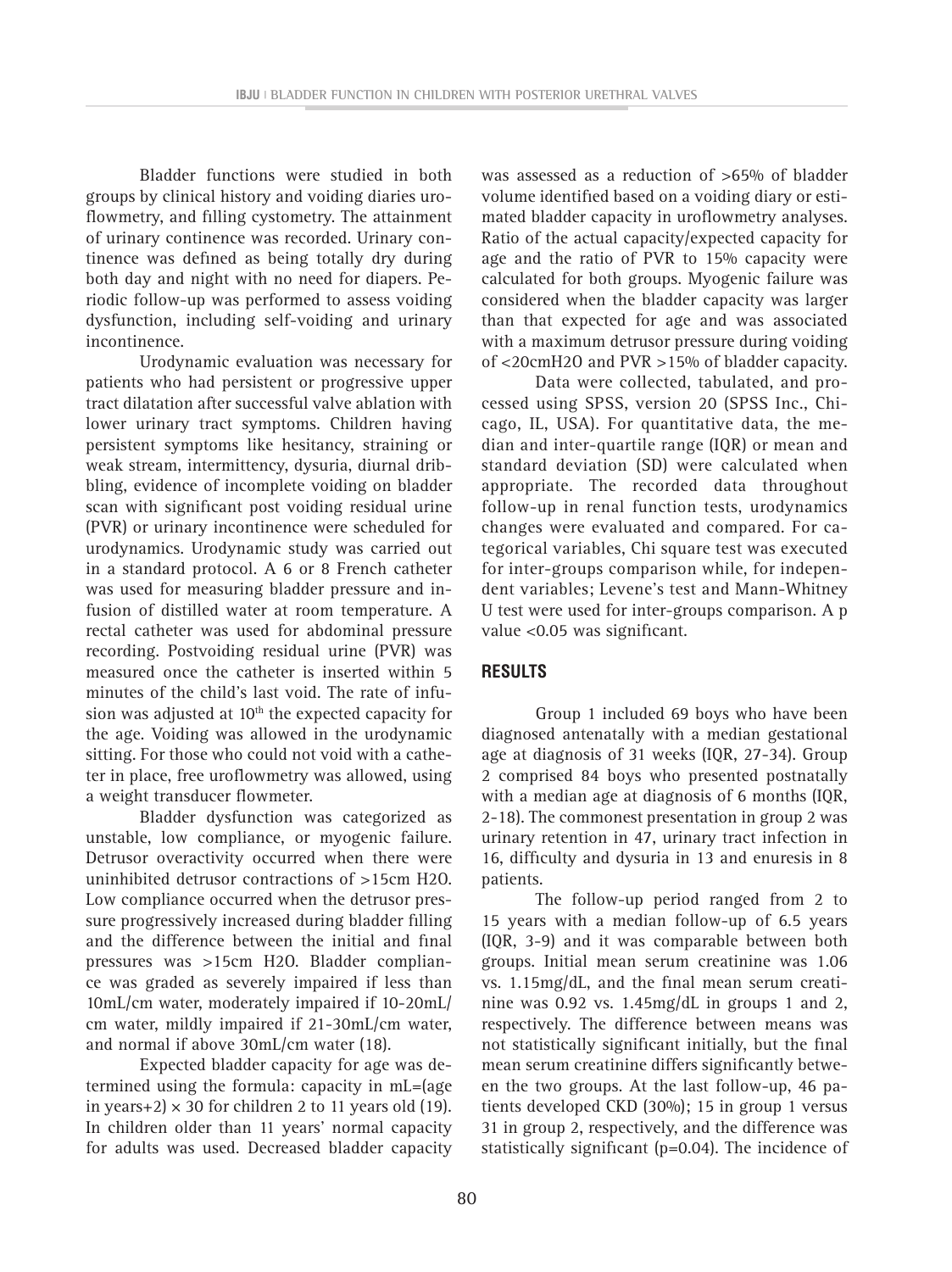VUR at last VCUG was 23% and 27% in group 1 and 2, respectively, and the difference was not statistically significant.

Bladder function in the whole study groups is shown in Figure-1. In group 1, 8 patients were not toilet trained at last follow-up, while continence was achieved in 39 out of 61 boys (64%) and voiding dysfunction was noticed in 22 boys (36%). In group 2, continence was achieved in 56 patients (66.5%) while voiding dysfunction persisted in 28 (33.5%). Comparison between the two groups showed no difference in the bladder function outcome as shown in Table-1.

Management of voiding dysfunction included timed and double voiding, biofeedback, and medical treatment including oral anticholinergics, desmopressin, and alpha blockers. Some children required clean intermittent catheterization (CIC) and/or overnight catheter drainage to achieve continence and to protect the upper tract; this was the case in 3 children from group 1 and 4 from group 2. None of our patients needed intestinal bladder augmentation; however, 3 patients (1 in group 1 and 2 in group 2) underwent uretero-cystoplasty.

Urodynamic study was carried out for 50 patients: 22 patients from group 1 and 28 patients

from group 2. Mean age at time of urodynamic examination was 8 years (range: 3-14) for group1 and 7.5 years (range: 4-16) in group 2. While Q- -max, percent bladder capacity and PVR were comparable in both groups (13 vs. 11.6, 280 vs. 274 and 64 vs. 99), percent PVR was significantly higher in group 2 than group 1 (3.27 vs. 1.44, p <0.001). Detrusor overactivity was found in 13 children in group 1 while it was observed in 18 children in group 2 and the difference was not statistically significant (p 0.70). Comparison of urodynamic parameters of both groups revealed no significant difference except for the ratio of PVR/15% capacity PVR. Table-2 demonstrates the urodynamic parameters of both groups and the difference between them and the corresponding p values.

### **DISCUSSION**

Bladder outlet obstruction caused by PUVs in early life leads to a mixture of structural, functional, and biochemical changes that will judge the evolution of the bladder function later in a child's life and may persist even after the relief of obstruction (6, 7, 20). Valve bladders are usually



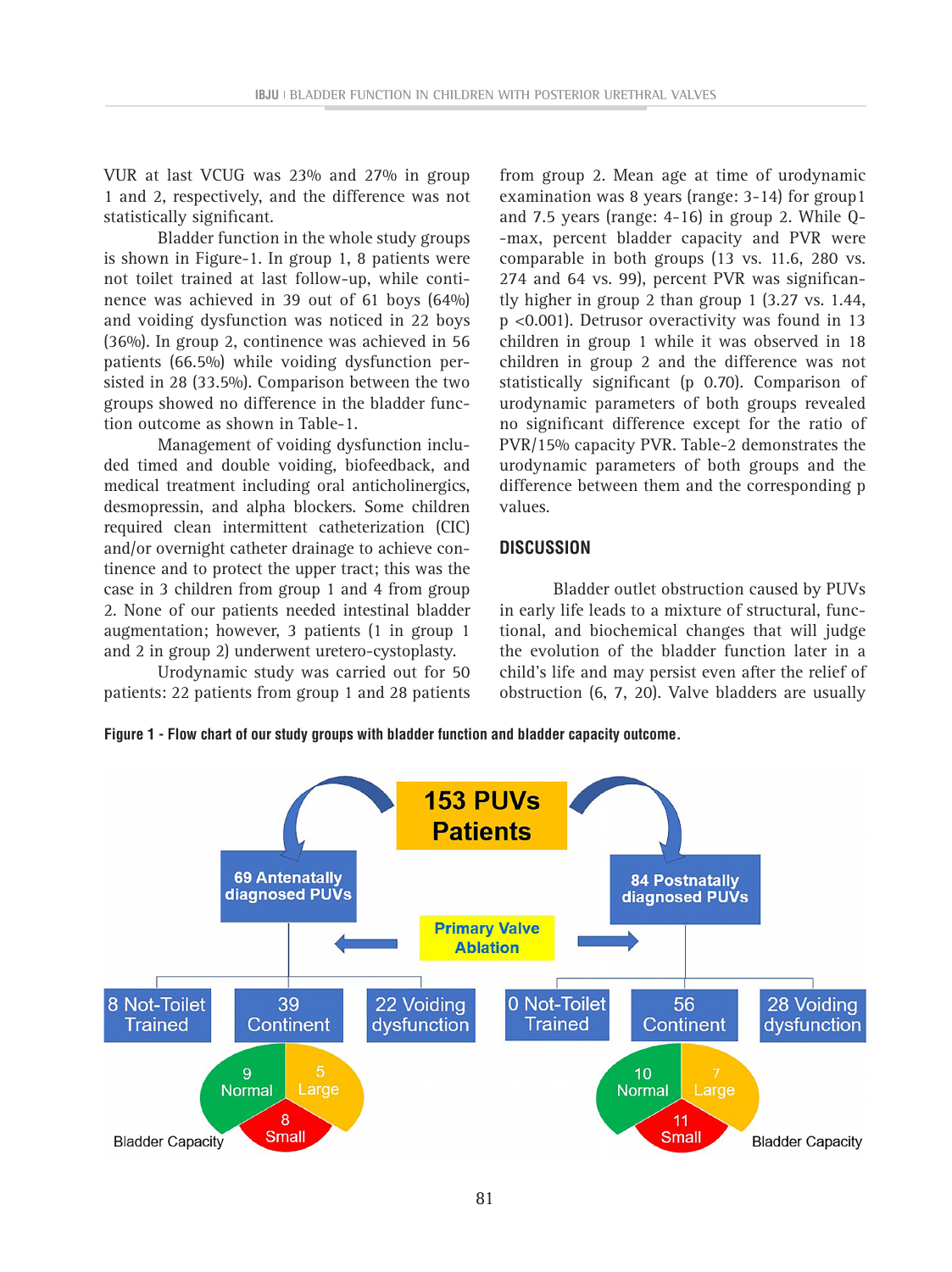| Variable                            | Group 1<br>$N = 69$ | Group 2<br>$N = 84$ | P Value    |
|-------------------------------------|---------------------|---------------------|------------|
| <b>Mean Age at Valve Ablation</b>   |                     |                     |            |
| Median (IQR)                        | 10 days (6-18)      | 7 months (3-19)     | $< 0.001*$ |
| <b>Follow-up period</b>             |                     |                     |            |
| Median (IQR)                        | $6.5(3-9)$          | $7(3.5-9)$          | 0.41       |
| <b>Chronic Kidney Disease (CKD)</b> |                     |                     |            |
| No. (%)                             | 15 (22%)            | 31 (37%)            | $0.04*$    |
| <b>Bladder Function</b>             |                     |                     |            |
| Continence, No. (%)                 | 39(64%)             | 56 (66.5%)          | 0.73       |
| Voiding Dysfunction, No. (%)        | 22 (36%)            | 28 (33.5%)          |            |
|                                     |                     |                     |            |

**Table 1 - Comparison of the patients' outcome in both groups.**

\*Significant

P value was calculated using Mann Whitney and Chi Square tests.

thick with hypertrophied muscles, increased type III collagen fibers and deranged myosin and elastin ratios, leading to an impaired contractile strength and poor compliance with ultimately high filling pressures (7, 20). Bladder dysfunction has been related to poor renal function outcome in PUVs patients, and for that reason it was reasonable to assume that early detection and management of bladder obstruction will help bladder recruitment and eventually improve bladder function and the ultimate renal function in those patients.

Age at time of diagnosis might be a potential predictor for functional outcome after valve ablation (2, 3). Controversies exist over the last two decades, such as an early presentation of valve is more deleterious or children undergoing early intervention may show worse outcome or vice versa (2, 3, 21-23). Early presentation was viewed as a poor prognostic factor and suggestive of a serious obstruction, whereas late presentation was presumed to represent less obstruction with modest clinical significance and a more satisfactory outcome. Other researchers have also shown a poor outcome of late presentation. Some centers, where a standard antenatal ultrasound is performed with emphasis on renal and bladder evaluation, have primarily antenatal diagnosis, while others, where the facility for a comprehensive antenatal care is lacking rely on postnatal diagnosis of PUVs. Accordingly, in this study, median age at time of valve ablation is different in both groups. It was 10 days in group 1 and 7 months in group 2.

Meanwhile, data regarding the influence of timing of diagnosis were conflicting. While antenatal detection was thought to improve the renal outcome of PUVs (2, 3), earlier studies failed to show that long-term outcome of boys with antenatally detected PUV is better than of symptomatic boys with postnatally diagnosed disease (21, 22). In our series, we proved that early diagnosis and hence early valve ablation in the neonatal period improves future renal function and protects against the development of CKD. The difference in renal function outcome was significantly better in the prenatally detected group when compared to the postnatal group.

Delayed diagnosis and treatment are certainly a risk factor for renal impairment, a finding supported by many. Ansari et al. have found serum creatinine to differ significantly among two groups of children below and above the age of 2 years, for whom primary valve ablation was performed (23). Bajpai et al. reported a similar observation where they noted that recovery of renal function was lowest in older children where diagnosis was delayed in a cohort of 58 children (24). Sarhan et al. (3) proved that the potential to recover the renal function is believed to be significant in patients in whom early detection and early intervention of PUVs was performed.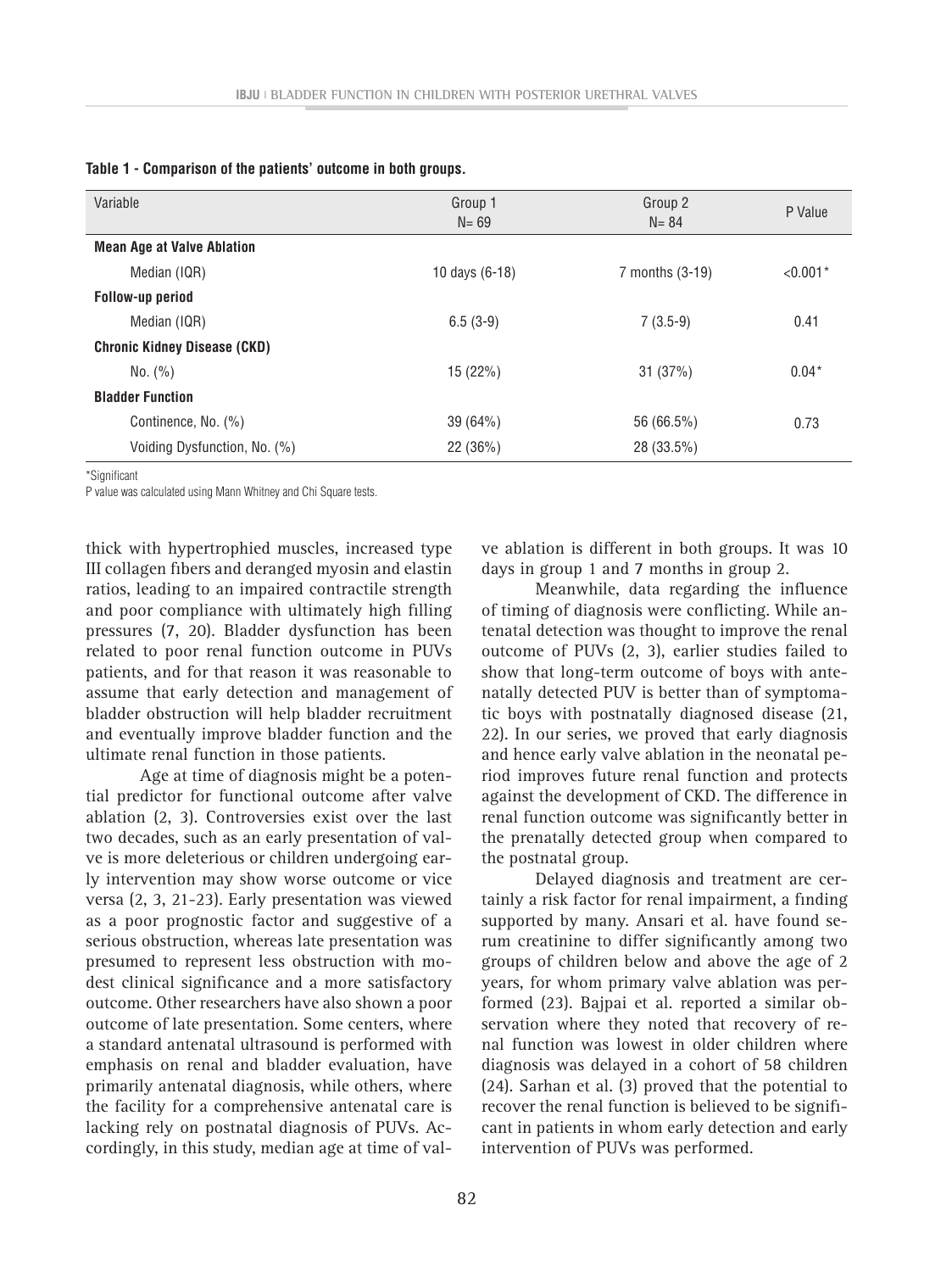| Variable                       | Group 1 (AND)<br>$No. = 22$  | Group 2 (PND)<br>$No. = 28$   | P Value  |
|--------------------------------|------------------------------|-------------------------------|----------|
| <b>Bladder Capacity (mL)</b>   |                              |                               |          |
| Mean $\pm$ SD (Range)          | $280 \pm 110$ (115-480)      | $274 + 152(80 - 800)$         | 0.87     |
| <b>Percent Capacity #</b>      |                              |                               |          |
| Mean $\pm$ SD (Range)          | $1.010 \pm 0.46$ (0.27-1.78) | $1.004 + 0.52$ (0.38-2.96)    | 0.96     |
| Compliance (mL/cmH20)          |                              |                               |          |
| Mean $\pm$ SD (Range)          | $17.87 \pm 9(8-40)$          | $16.23 + 6.66$ (6-28)         | 0.45     |
| <b>Detrusor Overactivity</b>   |                              |                               |          |
| Yes                            | 13(59%)                      | 18(65%)                       | 0.07     |
| No                             | $9(41\%)$                    | 10(35%)                       |          |
| <b>Postvoid Residual (PVR)</b> |                              |                               |          |
| Mean $\pm$ SD (Range)          | $64 \pm 75$ (10-300)         | $99 + 116(10 - 620)$          | 0.21     |
| <b>Percent PVR</b>             |                              |                               |          |
| (PVR/15%Capacity)              | $1.44 \pm 1.22$ (0.35-4.44)  | $3.27 \pm 2.11 (0.40 - 7.75)$ | $0.002*$ |
| $Q$ Max (mL/s)                 |                              |                               |          |
| Mean $\pm$ SD (Range)          | $13 \pm 4.7$ (6-25)          | $11.6 \pm 4.4$ (5-22)         | 0.24     |

|  |  | Table 2 - Comparison of urodynamic parameters between the two groups. |  |  |  |  |
|--|--|-----------------------------------------------------------------------|--|--|--|--|
|--|--|-----------------------------------------------------------------------|--|--|--|--|

# Capacity/Expected Capacity

\*Significant

AND, antenatal diagnosis; PND; postnatal diagnosis; SD, standard deviation

P value is calculated using Chi Square and Levene's independent sample tests.

Because of the contradictory results regarding the effect of high diversion and vesicostomy on the future bladder function in PUVs patients, we only included cases who underwent primary valve ablation in our study. Early valve ablation was advocated in PUVs patients as it allows for early bladder cycling and produces a better bladder compliance and function than delayed ablation or diversion (15). We could not find any advantage of early versus delayed valve ablation in terms of bladder function in our study, and the outcome was comparable between the two groups. It is clear from our results that all urodynamic parameters were better with early valve ablation as compared to delayed fulguration, although the difference was not statistically significant. The incidence of voiding dysfunction in our study cases was also similar in the two groups.

Lower urinary tract dysfunction is a frequent consequence in PUVs patients. While Bauer et al. have reported 5 types of urodynamic pat-

terns including normal, uninhibited, small capacity bladder, high voiding pressure and myogenic failure (25), Peters et al. have described 3 characteristic patterns: myogenic failure with overflow incontinence (40%), detrusor hyperreflexia (29%) and bladder hypertonia (31%) (7). In another study by Misseri et al., myogenic failure was reported in 5.9% of children. The authors mentioned they used the same definition of myogenic failure as postulated by Peters et al. and explained the difference in incidence to aggressive management and follow- -up of their patients (26). Myogenic failure was documented during follow-up in 4 patients in each group of our patients. Bladder hypo contractility was expected in patients after PUVs ablation, and the incidence increases with time (12, 27). Myogenic failure has been linked with hypertrophied bladder neck and poor bladder sensibility (28).

We also studied urinary continence among our cases, and the incidence was nearly equal in both groups. The achievement of day and night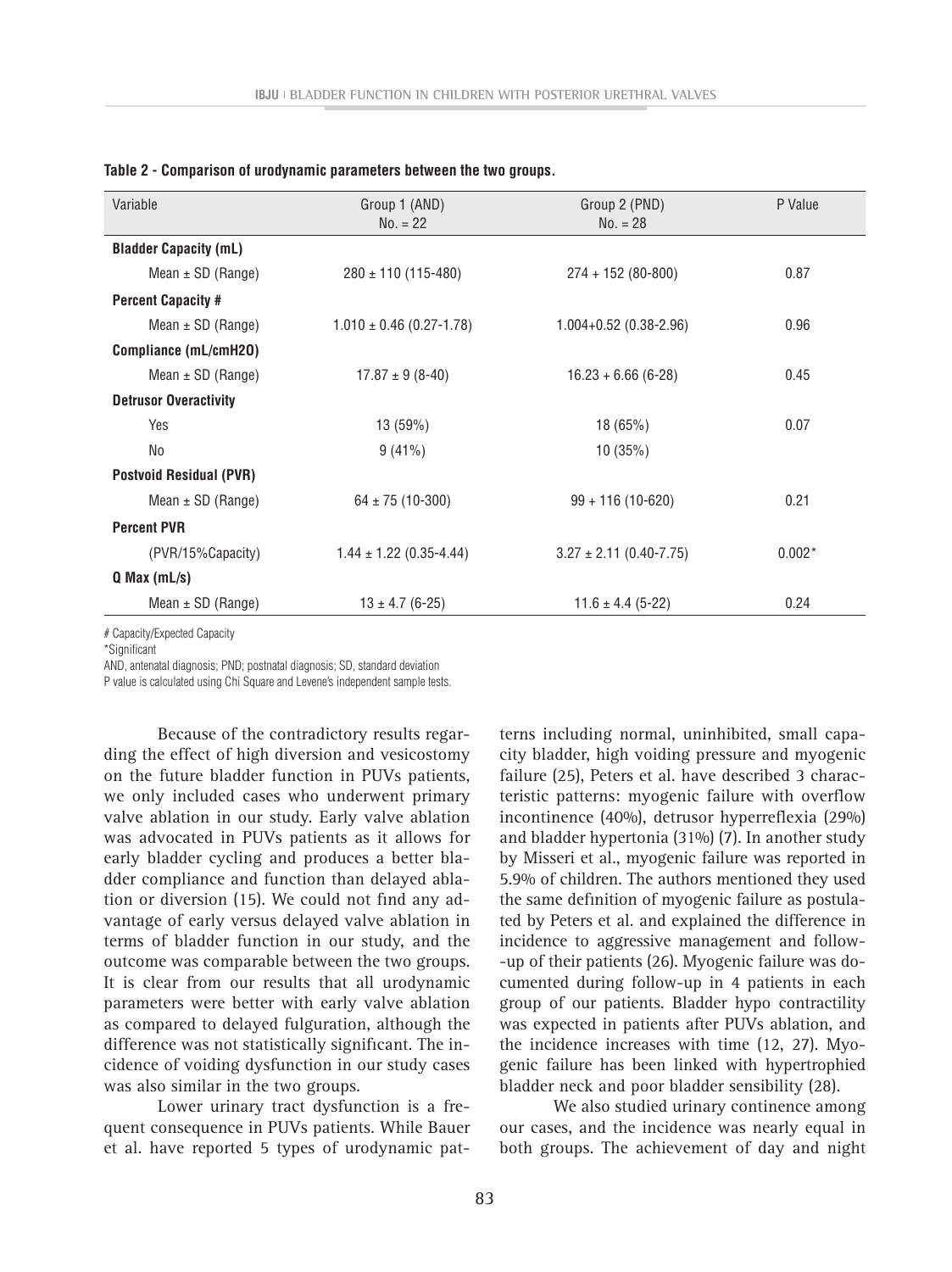continence in PUVs patients has been documented to be significantly delayed than their healthy peers (14). They reported a 68% continence rate in PUVs patients versus 99% in healthy controls at 6 years. We documented a similar continence rate among our patients after a median follow-up of 6.5 years. The development of urinary continence in PUVs patients has been proven to be slow and improves overtime. Many studies investigated the rate of continence in children with PUVs and different continence rates have been reported at different ages (2, 4, 5, 29). Sarhan et al. (2) studied 65 prenatally detected PUVs patients and found a 49% of them continent at a mean age of 3 years. Parkhouse et al. had a 55% rate of continence by the age of 5 years, but all achieved continence at puberty (5). Lal et al. followed patients for a longer period and found the continence rate increased from 54% below the age of 12 years to 71% from 12 to 18 years and reached 91% after the age of 18 years (29).

Bladder capacity in the prenatal group was slightly larger than in the postnatal group. Perhaps median age at urodynamic testing was different and hence we calculated the normal expected capacity for age what was expressed as percent capacity. Using this proportion, children in group 1 had larger capacity than those of group 2. The same applied to compliance. Hypercontractility and poor compliance usually subsides after valve ablation and high voiding pressures gradually decreases within 1-3 years (11, 27). In addition, after valve ablation, the mean bladder capacity has been reported to be significantly bigger than the expected age adjusted normal volume (11).

The incidence of detrusor overactivity was also different in our study. Children from group 2 had more overactivity (65% in group 2 vs. 59% in group 1). Emir and associates have found 5 patients out of 26 studied with low compliance and small bladder capacity on urodynamics, who required later bladder augmentation (30). All of them were treated by primary valve fulguration after 2.5 years. They concluded that early relief of infravesical obstruction could have an improving effect on bladder function. Among our patients, 3 patients needed augmentation uretero-cystoplasty, and they improved on follow-up.

The absolute PVR difference was not statistically significant between the two groups. Mean PVR was 64mL and 99mL in groups 1 and 2, respectively. When PVR was related to 15% of the expected capacity for age; a variable we called percent PVR; the difference between the groups was statistically significant. Our explanation was that this finding may result from long- standing obstruction and overstretch of the bladder wall. A significant PVR after valve ablation was documented in about 50-70% of patients despite high voiding pressures (11). This residual urine even increased when patients reach puberty and learn how to empty their bladder better to avoid complications (13).

We are aware of the limitations of this retrospective study. The two groups are not properly controlled and probably the lack of uniform data from voiding cystometry that rendered free uroflowmetry the only voiding data we had. We tried our best to standardize the urodynamic measurement, nevertheless, our best might not have been enough. Delicate details in performing the test may mount to clinical differences. We also did not study the effect of bladder dysfunction on the ultimate renal function. In addition, the timing of urodynamic study was late and by this time the bladder ultra-structure changes become fixed and almost turn out be irreversible. This would have created a major bias in both the groups and can be one important reason for not finding any difference with statistical significance in two groups.

Finally, in the current study we tried to compare the effect of early prenatal diagnosis and hence intervention in children with PUVs against late diagnosis and management in terms of bladder function in a homogenous group of patients who underwent primary valve ablation and observation. The previous studies included patients who underwent urinary diversion (vesicostomyureterostomy) together with valve ablation, which might be a source of bias.

### **CONCLUSIONS**

Primary ablation of PUVs during the early neonatal life possibly provides the optimum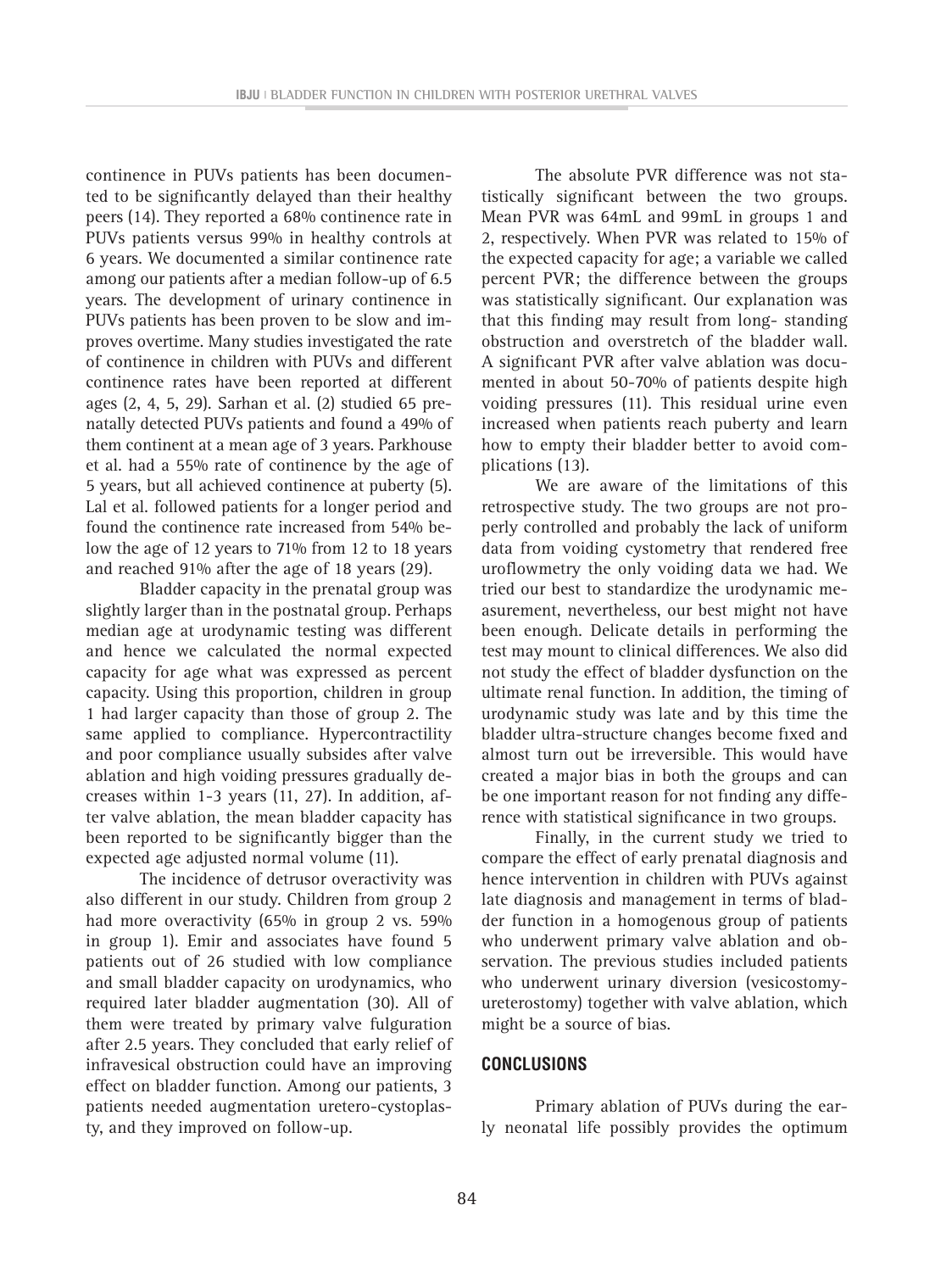chance of children with PUVs to obtain the best possible renal function. Despite renal function is significantly better when PUVs were diagnosed antenatally, bladder function outcome in those cases was not significantly better than in late presenting cases. Future prospective studies evaluating the impact of early valve ablation on the future bladder function in PUVs patients are encouraged.

## **ABBREVIATIONS**

**PUV** = Posterior Urethral Valve **VCUG** = Voiding Cystourethrogram **PVR** = Post Void Residual Urine **GFR** = Glomerular Filtration Rate **CKD** = Chronic Kidney Disease **ESRD** = End Stage Renal Disease **UTI** = Urinary Tract Infection **CIC** = Clean Intermittent Catheterization

### **DECLARATIONS**

Ethical Standards: All procedures performed were in accordance with the ethical standards;

Ethical Approval: Institutional Review board approval was obtained from the two hospitals. IRB numbers: R.18.05.42 and URO 0127.

Informed consent: Written informed consent to participate in the study was provided by all participant's parents before inclusion;

# **CONFLICT OF INTEREST**

None declared.

# **REFERENCES**

- 1. Hodges SJ, Patel B, McLorie G, Atala A. Posterior urethral valves. ScientificWorldJournal. 2009; 9:1119-26.
- 2. Sarhan O, Zaccaria I, Macher MA, Muller F, Vuillard E, Delezoide AL, et al. Long-term outcome of prenatally detected posterior urethral valves: single center study of 65 cases managed by primary valve ablation. J Urol. 2008; 179:307-12.
- 3. Sarhan OM, Helmy TE, Alotay AA, Alghanbar MS, Nakshabandi ZM, Hafez AT. Did antenatal diagnosis protect against chronic kidney disease in patients with posterior urethral valves? A multicenter study. Urology. 2013; 82:1405-9.
- 4. Churchill BM, McLorie GA, Khoury AE, Merguerian PA, Houle AM. Emergency treatment and long-term follow-up of posterior urethral valves. Urol Clin North Am. 1990; 17:343-60.
- 5. Parkhouse HF, Barratt TM, Dillon MJ, Duffy PG, Fay J, Ransley PG, et al. Long-term outcome of boys with posterior urethral valves. Br J Urol. 1988; 62:59-62.
- 6. Peters CA, Bolkier M, Bauer SB, Hendren WH, Colodny AH, Mandell J, et al. The urodynamic consequences of posterior urethral valves. J Urol. 1990; 144:122-6.
- 7. Peters CA, Vasavada S, Dator D, Carr M, Shapiro E, Lepor H, et al. The effect of obstruction on the developing bladder. J Urol. 1992; 148 (2 Pt 2):491-6.
- 8. Smith GH, Canning DA, Schulman SL, Snyder HM 3rd, Duckett JW. The long-term outcome of posterior urethral valves treated with primary valve ablation and observation. J Urol. 1996; 155:1730-4.
- 9. Glassberg KI. The valve bladder syndrome: 20 years later. J Urol. 2001; 166:1406-14.
- 10. Capitanucci ML, Marciano A, Zaccara A, La Sala E, Mosiello G, De Gennaro M. Long-term bladder function followup in boys with posterior urethral valves: comparison of noninvasive vs invasive urodynamic studies. J Urol. 2012; 188:953-7.
- 11. Holmdahl G, Sillén U, Bachelard M, Hansson E, Hermansson G, Hjälmås K. The changing urodynamic pattern in valve bladders during infancy. J Urol. 1995; 153:463-7.
- 12. De Gennaro M, Capitanucci ML, Mosiello G, Caione P, Silveri M. The changing urodynamic pattern from infancy to adolescence in boys with posterior urethral valves. BJU Int. 2000; 85:1104-8.
- 13. Taskinen S, Heikkilä J, Rintala R. Effects of posterior urethral valves on long-term bladder and sexual function. Nat Rev Urol. 2012; 9:699-706.
- 14. Jalkanen J, Heikkilä J, Kyrklund K, Taskinen S. Controlled Outcomes for Achievement of Urinary Continence among Boys Treated for Posterior Urethral Valves. J Urol. 2016; 196:213-8.
- 15. Youssif M, Dawood W, Shabaan S, Mokhless I, Hanno A. Early valve ablation can decrease the incidence of bladder dysfunction in boys with posterior urethral valves. J Urol. 2009; 182 (4 Suppl):1765-8.
- 16. Schwartz GJ, Haycock GB, Edelmann CM Jr, Spitzer A. A simple estimate of glomerular filtration rate in children derived from body length and plasma creatinine. Pediatrics. 1976; 58:259-63.